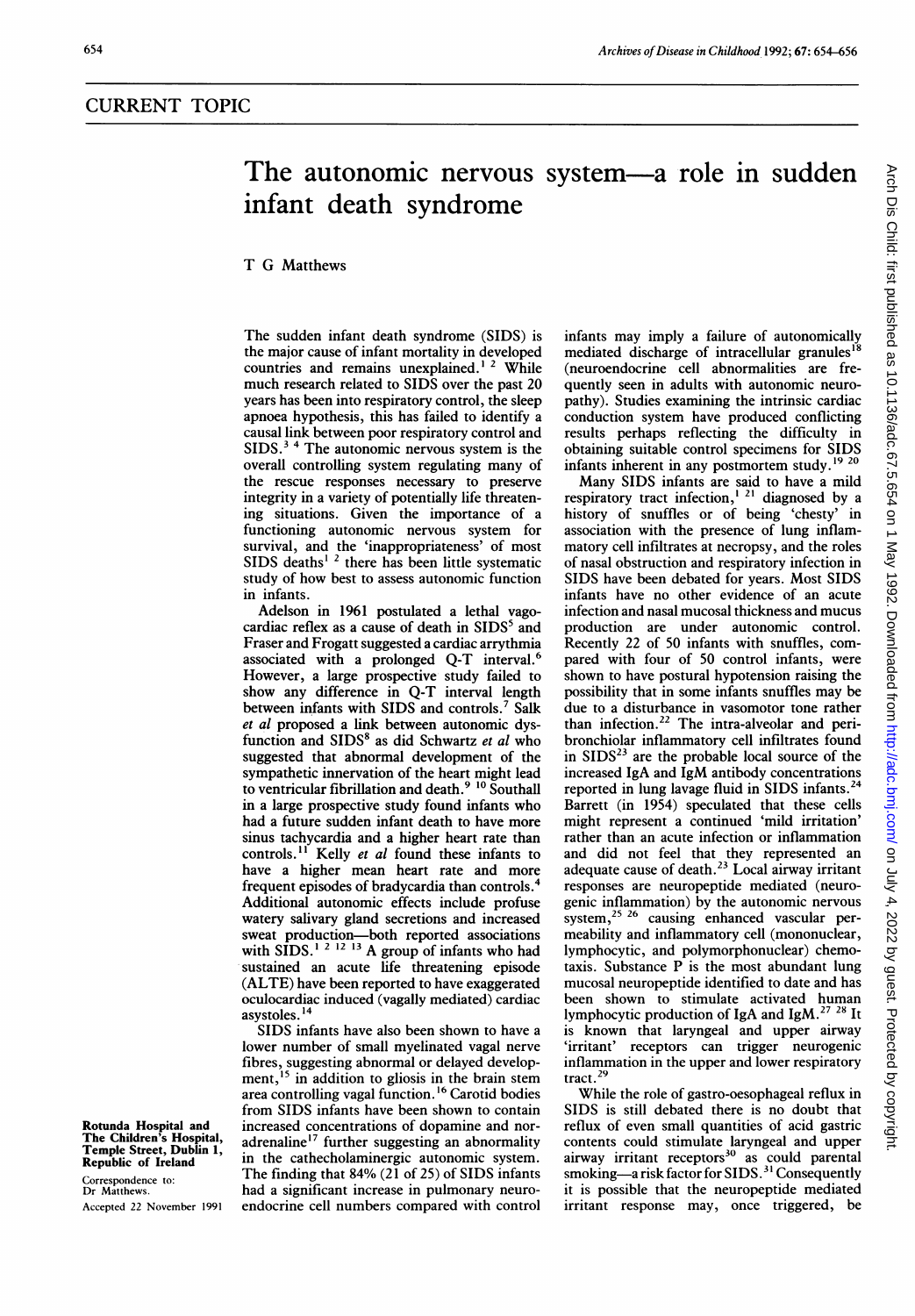exacerbated or continued by concomitant autonomic dysfunction. The abnormal vagal nerve fibres described in SIDS infants are most probably those involved in these responses."

## Investigation of autonomic function

Given the likely importance of a normally functioning autonomic nervous system in any 'stressful' situation, including illness, there is relatively little published work relating to autonomic function testing in children. Investigation of autonomic function in children was originally confined to the oculocardiac reflex and the heart rate response to an abdominal air stream stimulus.<sup>32</sup> More recently there has been measurement of heart rate variability, although most studies failed to take account of known confounding factors such as sleep state, percentage of awake time during the recording, the effects of a recent feed, and the ambient temperature.<sup>4</sup> <sup>33233</sup> Investigation of blood pressure responses was limited because of cuff size and difficulties with technique until the development of blood pressure measurement by Doppler and oscillometric methods.

In adults autonomic function testing is largely confined to cardiovascular responses (heart rate and blood pressure) to a wide variety of manoeuvres some of which are detailed below. Any abnormalities detected are thought to reflect widespread autonomic dysfunction including the non-cardiovascular autonomic nervous system.<sup>36–38</sup> Parasympathetic function is investigated by means of the heart rate beat to beat variability and the heart rate response to the Valsalva manoeuvre, deep breathing (expiration:inspiration ratio), and to standing, which is measured as the ratio of the longest R-R interval (called R-R max and generally the 30th beat after standing in adults) to the shortest R-R interval (R-R min or the 15th beat after standing in adults) and called either the 30:15 or the R-R max:min ratio. Sympathetic function is assessed by the blood pressure response to sustained hand grip and the blood pressure response to a change from the supine to the upright position. In adults autonomic dysfunction is graded in degrees of severity and there is an association between increasing dysfunction and sudden, unexpected and unexplained death. $37 \frac{38}{36}$ 

Using the heart rate long term beat to beat variability in quiet sleep and the heart rate and blood pressure responses to postural change we have recently shown that autonomic dysfunction is an uncommon occurrence  $(0-6%)$  in a group of healthy 11 week old infants.<sup>39</sup> Using the same technique autonomic dysfunction was present in 12-5% of infants where a sibling had died from <sup>a</sup> SIDS and 46% of infants suffering <sup>a</sup> well defined severe ALTE. By decreasing the ambient air temperature from 25°C to 20°C the percentage of the near miss group in this study shown to have autonomic dysfunction rose from 46% to 77%. In addition one infant in the near miss group died 14 hours after autonomic function testing showed him to have autonomic dysfunction as shown by a decreased heart rate variability (mean (SD) long term variability  $10.3$  (6.5), 21 control infants mean (SD)  $21.5$ 

 $(3.3)$  beats/minute) and a posturally induced fall of 14% in resting blood pressure associated with <sup>a</sup> progressive bradycardia. A detailed postmortem examination failed to demonstrate a cause of death and showed an increased number of pulmonary neuroendocrine cells and gliosis in the area of the brain stem controlling autonomic/vagal function (postmortem results courtesy of Dr J Gillan).<sup>16</sup>

Recent work in adults has re-emphasised the importance of the autonomic nervous system in the genesis of malignant ventricular arrythmias.  $40$ As the majority of sudden cardiac deaths in adults occur in people with coronary artery disease most of the published work relates to acute myocardial ischaemia and the period after infarction and sudden death.<sup>41</sup> In this group poor autonomic function, as demonstrated by a reduced heart rate variability, has been shown to be a very powerful predictor of life threatening arrythmic events and sudden, frequently unpredicted, deaths. A recent Lancet editorial comments that 'the evidence linking post infarction autonomic dysfunction to arrythmic propensity is now overwhelming'.<sup>42</sup> In adults the combination of hypoxia, secondary to coronary artery disease, and autonomic dysfunction is felt to be the setting in which both combine to produce a lethal arrythmia. Infants with autonomic dysfunction may similarily be arrythmogenic and at increased risk of cardiac arrythmias perhaps requiring an additional stimulus such as hypoxia for their occurrence. The most likely causes of hypoxia in well infants would include sleep apnoea, loss of upper airway control, and ventilation-perfusion mismatching in the lungs. Sleep apnoea has been extensively studied as previously mentioned, although the effect of excess bedding and fever on respiratory and autonomic function need further study.

Upper airway resistance during expiration, by providing an expiratory brake, generates a positive airway pressure and is important in maintaining an adequate functioning lung volume.<sup>43-43</sup> Lung volume in adults has been shown to increase with increasing oronasal airway resistance associated with partial nasal occlusion and to decrease with the drop in resistance associated with mouth breathing that occurs with total nasal obstruction.<sup>43</sup> The nasal airway provides up to 50% of upper airway resistance in infants.<sup> $\sim$ </sup> In lambs the loss of the normal expiratory airway pressure caused irregular breathing, hypoxia, and hypercapnia especially when the metabolic demand was low.47 The active expiratory response, described by Hering and Breuer, is directly related to the magnitude of lung inflation when the vagi are intact.<sup>48</sup> Infants, with a pliable chest and decreased muscle tone especially in rapid eye movement sleep, could most economically maintain lung volume by controlling expiratory resistance and duration.<sup>4</sup>

An upper airway resistance that is too low could interfere with lung volume maintenance which is integral to many aspects of lung function. Excessive upper airway resistance would increase the required inspiratory pressure with the consequent risk of pharyngeal